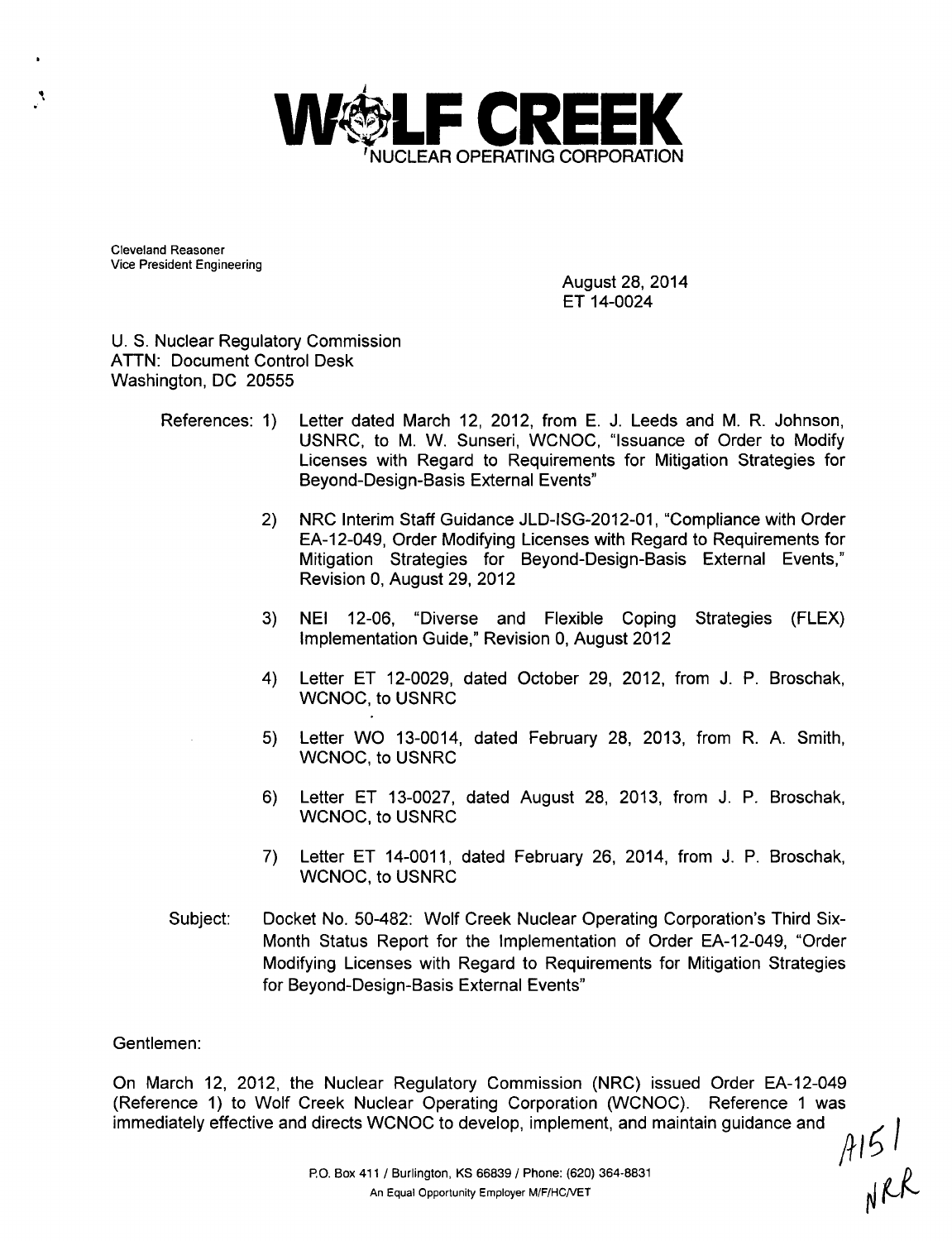ET 14-0024 Page 2 of 3

strategies to maintain or restore core cooling, containment, and spent fuel pool cooling capabilities in the event of a beyond-design-basis external event. Specific requirements are outlined in Attachment 2 of Reference 1.

Reference 1 required submission of an initial status report 60 days following issuance of the final interim staff guidance (Reference 2) and an Overall Integrated Plan (OIP) pursuant to Section IV, Condition C. Reference 2 endorses industry guidance document Nuclear Energy Institute (NEI) 12-06, "Diverse and Flexible Coping Strategies (FLEX) Implementation Guide," (Reference 3) with clarifications and exceptions identified in Reference 2. Reference 4 provided the WCNOC initial status report regarding mitigation strategies. Reference 5 provided the WCNOC OIP. References 6 and 7 provided the first and second six-month status report for the implementation of Order EA-12-049, respectively.

Reference 1 requires submission of a status report at six-month intervals following submittal of the OIP. Reference 3 provides direction regarding the content of the status reports. The purpose of this letter is to provide the third six-month status report pursuant to Section IV, Condition C.2, of Reference 1, that delineates progress made in implementing the requirements of Reference 1. The attached report provides an update of milestone accomplishments since submittal of Reference 7, including any changes to the compliance method, schedule, or need for relief and the basis, if any.

This letter contains no commitments. If you have any questions concerning this matter, please contact me at (620) 364-4171, or Mr. Steven R. Koenig at (620) 364-4041.

Sincerely,

Cleval Roses

Cleveland Reasoner

COR/rlt

Attachment

cc: M. L. Dapas (NRC), w/a C. F. Lyon (NRC), w/a N. F. O'Keefe (NRC), w/a Senior Resident Inspector (NRC), w/a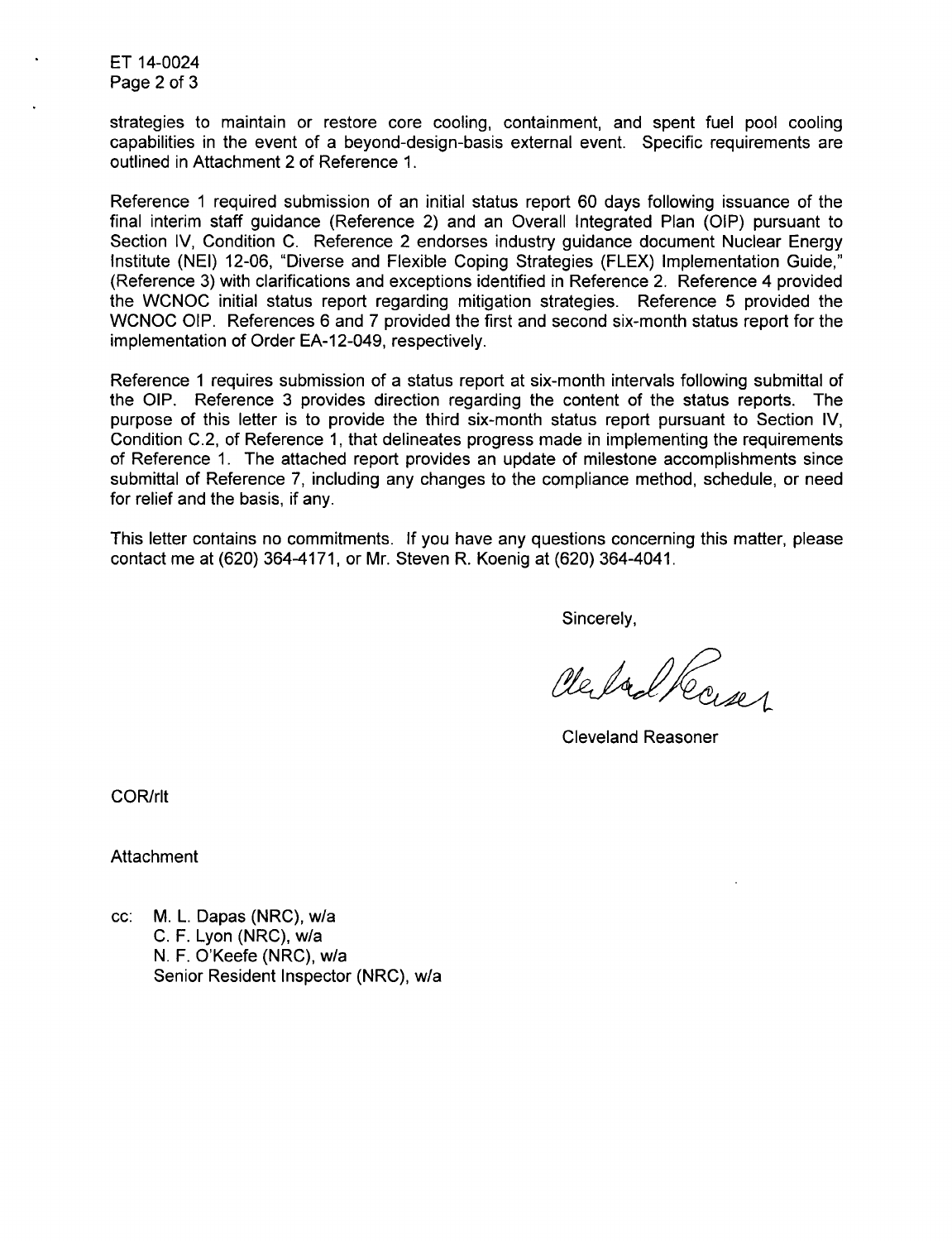**STATE** OF **KANSAS SS COUNTY** OF COFFEY -1

Cleveland **0.** Reasoner, of lawful age, being first duly sworn upon oath says that he is Vice President Engineering of Wolf Creek Nuclear Operating Corporation; that he has read the foregoing document and knows the contents thereof; that he has executed the same for and on behalf of said Corporation with full power and authority to do so; and that the facts therein stated are true and correct to the best of his knowledge, information and belief.

By Carlois 14

Cleveland Reasoner Vice President Engineering

SUBSCRIBED and sworn to before me this 28<sup>th</sup> day of Augus is L\_.u, Iday of **t\_1** - ,2014.

|                                                                   | .             |
|-------------------------------------------------------------------|---------------|
|                                                                   | Notary Public |
| <b>GAYLE SHEPHEARD</b>                                            |               |
|                                                                   |               |
| ERED Notary Public - State of Kansas<br>My Appt. Expires 12412015 |               |
|                                                                   |               |

Expiration Date  $\frac{1}{4}$  -134/2015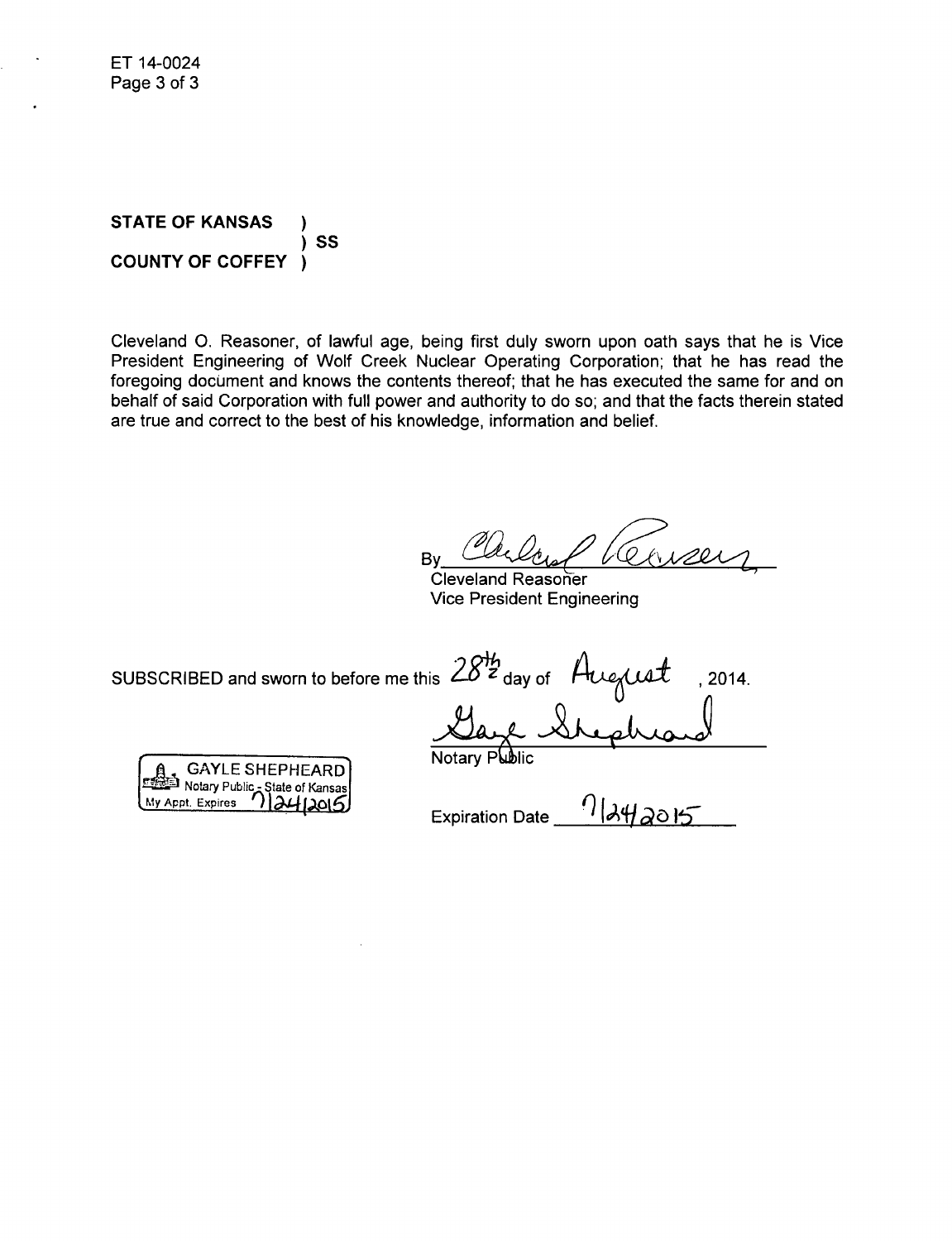### Wolf Creek Nuclear Operating Corporation's (WCNOC) Third Six-Month Status Report for the Implementation of Order EA-12-049, "Order to Modifying Licenses with Regard to Requirements for Mitigation Strategies for Beyond-Design-Basis External Events"

### *1.* Introduction

WCNOC developed an Overall Integrated Plan (OIP) (Reference 1), documenting the diverse and flexible strategies (FLEX), in response to Reference 2. This attachment provides an update of milestone accomplishments since submittal of the OIP, including any changes to the compliance method, schedule, or need for relief/relaxation and the basis, if any.

#### 2. Milestone Accomplishments

The following milestones have been completed since the submittal of the last six-month status report (Reference 3), and are current as of July 31, 2014.

Design Engineering (FLEX Modifications) - Complete

### 3. Milestone Schedule Status

The following provides an update to Attachment 2 of the OIP. It provides the activity status of each item, and whether the expected completion date has changed. The dates are planning dates and are subject to change as design and implementation details are developed.

The revised milestone target completion dates do not impact the order implementation outage. Italicized text denotes that a Milestone was updated since the second six-month status update.

| <b>Milestone</b>                       | <b>Target</b><br><b>Completion</b><br><b>Date</b> | <b>Activity Status</b> | <b>Revised</b><br><b>Target</b><br><b>Completion</b><br><b>Date</b> |
|----------------------------------------|---------------------------------------------------|------------------------|---------------------------------------------------------------------|
| Submit 60-Day Status Report            | Oct 2012                                          | Complete               |                                                                     |
| Submit Overall Integrated Plan         | Feb 2013                                          | Complete               |                                                                     |
| <b>Submit 6-Month Updates:</b>         |                                                   |                        |                                                                     |
| Update 1                               | Aug 2013                                          | Complete               |                                                                     |
| Update 2                               | Feb 2014                                          | Complete               |                                                                     |
| Update 3                               | Aug 2014                                          | Complete               |                                                                     |
| Update 4                               | Feb 2015                                          | <b>Not Started</b>     |                                                                     |
| Update 5                               | Aug 2015                                          | <b>Not Started</b>     |                                                                     |
| <b>FLEX Strategy Evaluation</b>        | Apr 2013                                          | Complete               |                                                                     |
| <b>Walk-Throughs or Demonstrations</b> | Sep 2014                                          | <b>Not Started</b>     | Sep 2015                                                            |
| <b>Perform Staffing Analysis</b>       | Dec 2013                                          | On-Going               | May 2016                                                            |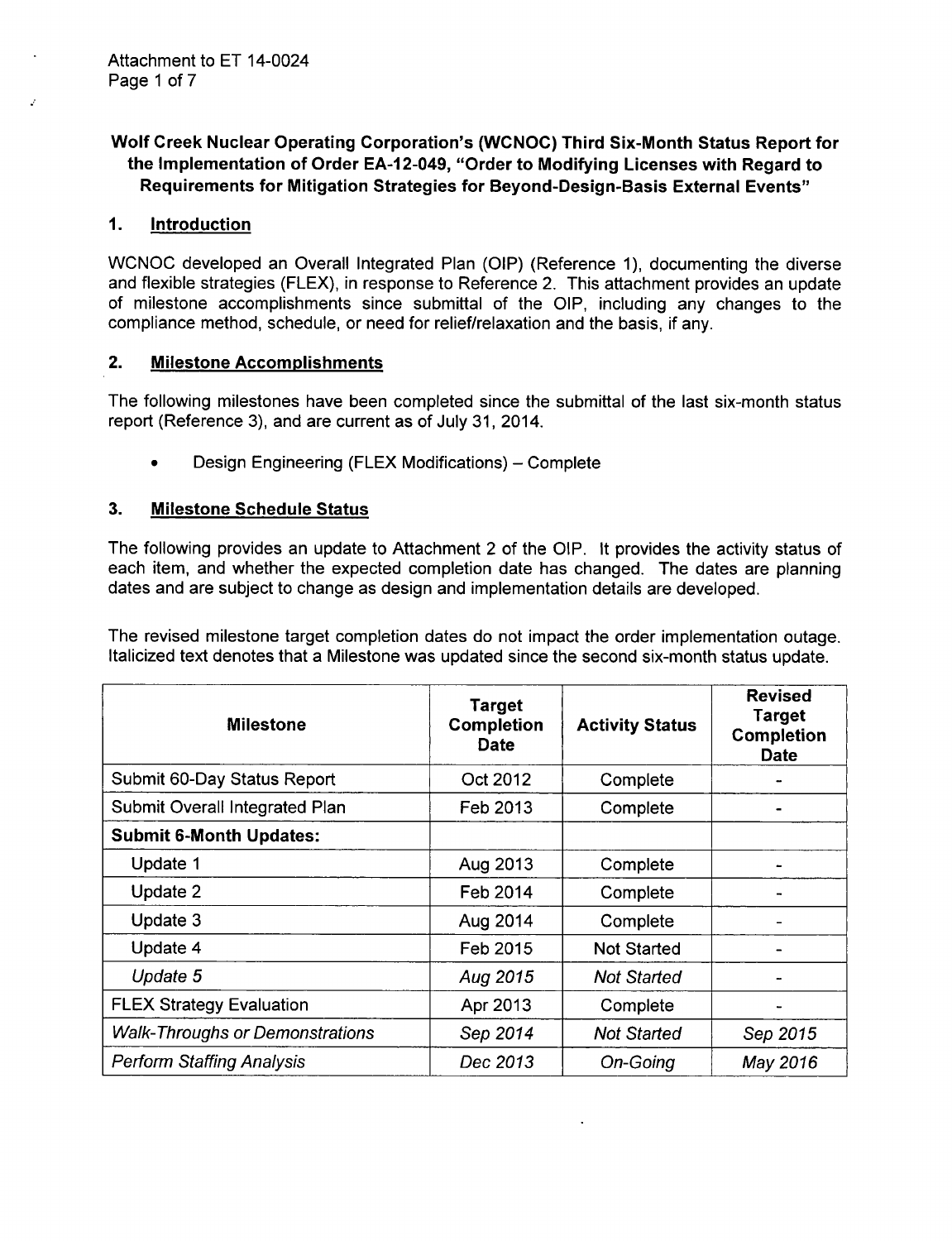| <b>Modifications:</b>                                                                        |                 |                    |                 |
|----------------------------------------------------------------------------------------------|-----------------|--------------------|-----------------|
| <b>Modifications Evaluation</b>                                                              | Apr 2013        | Complete           |                 |
| N-1 Walkdown                                                                                 | Apr 2014        | <b>Not Started</b> | Sept 2015       |
| <b>Design Engineering</b>                                                                    | Jan 2014        | Complete           |                 |
| <b>Implementation Outage</b>                                                                 | Feb 2015        | As Scheduled       | Sep 2016        |
| <b>FLEX Equipment:</b>                                                                       |                 |                    |                 |
| Procure On-Site Equipment                                                                    | Dec 2014        | On-Going           |                 |
| Develop Strategies with Regional<br><b>Response Center (RRC)</b>                             | Nov 2013        | Started            | <b>Jun 2015</b> |
| Install Off-Site Delivery Station (if<br>necessary)                                          | Sep 2014        | On-Going           | Dec 2014        |
| <b>Procedures:</b>                                                                           |                 |                    |                 |
| <b>Pressurized Water Reactor Owners</b><br>Group (PWROG) issues NSSS-<br>specific guidelines | Jun 2013        | Complete           |                 |
| Create WCGS FLEX Support<br>Guidelines (FSG)                                                 | Jun 2014        | On-Going           | Mar 2015        |
| <b>Create Maintenance Procedures</b>                                                         | <b>Jul 2014</b> | <b>Started</b>     | Jul 2015        |
| Training:                                                                                    |                 |                    |                 |
| <b>Develop Training Plan</b>                                                                 | Jul 2014        | On-Going           | Mar 2015        |
| <b>Training Complete</b>                                                                     | Feb 2015        | <b>Not Started</b> | Sep 2016        |
| Submit Completion Report*                                                                    | Mar 2015        | <b>Not Started</b> | Jan 2017        |

\* *The report will be submitted 90 days after the completion of Refueling Outage 21.*

## 4. Changes to Compliance Method

No changes have been made to the compliance method since the submittal of Reference 3.

## 5. Need for RelieflRelaxation and Basis for the Relief/Relaxation

**WCNOC** requested (Reference 4) relaxation for the implementation of Order EA-12-049. The Wolf Creek Generating Station (WCGS) FLEX strategies rely on the low leakage Reactor Coolant Pump (RCP) seals and a seismic and missile protected Condensate Storage Tank (CST). Compliance with the original Order EA-12-049 schedule requirement for full completion and implementation of mitigation strategies would have resulted in hardship or unusual difficulty without a compensating increase in the level of safety.

An extension of one additional refueling cycle was requested in Reference 4. Reference 10 approved the relaxation of the order implementation date. This moves the implementation date to completion of the fall 2016 refueling outage, which is still within the maximum allowed timeframe of December 2016.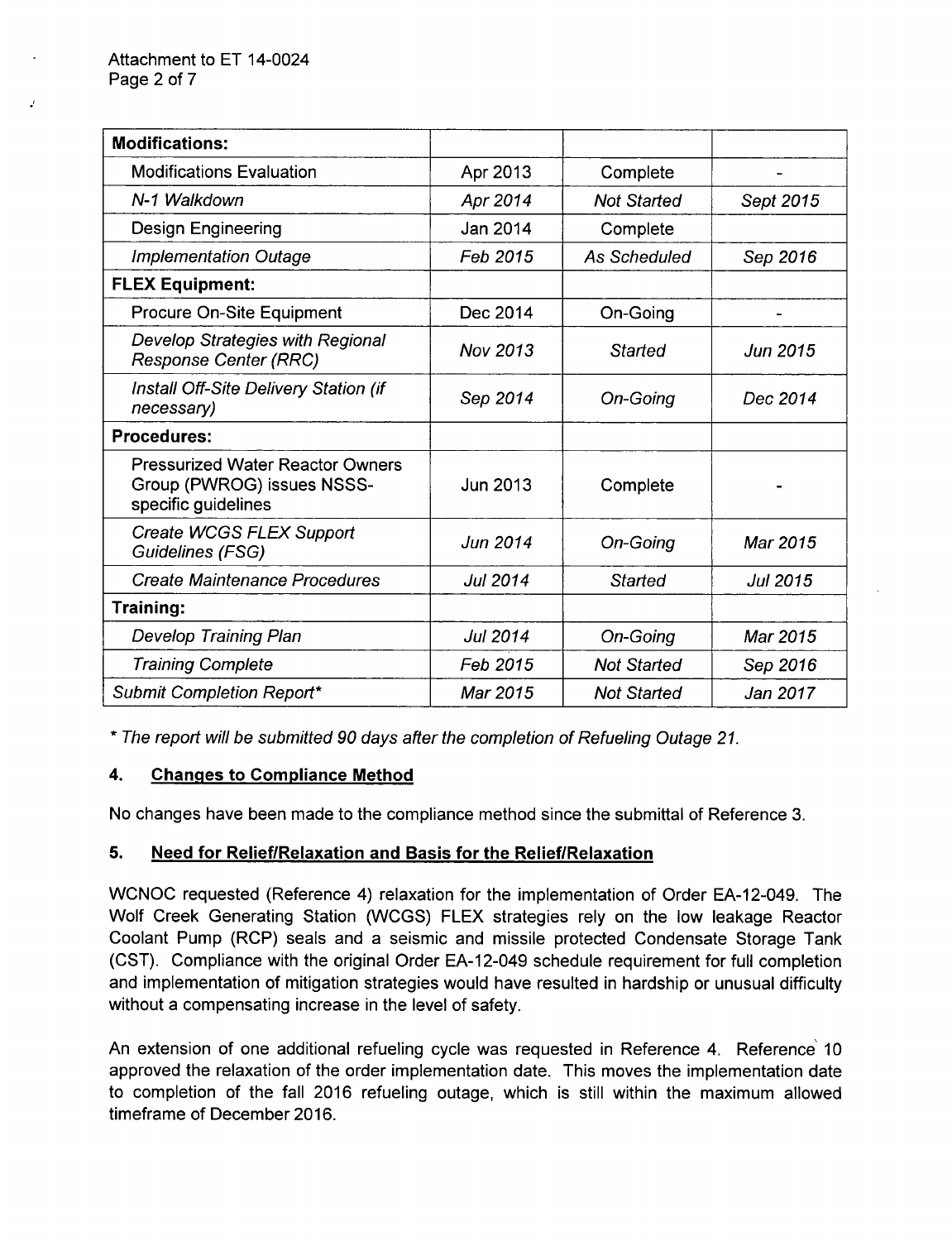$\mathcal{Q}$ 

 $\hat{\mathcal{L}}$ 

# 6. Open Items from Overall Integrated Plan and Interim Staff Evaluation

The following table provides a summary of the open items documented in the OIP and the status of each item.

| Open<br>Item#   | <b>Overall Integrated Plan Open Item</b>                                                                                                                                                                                                                                                                                                                                  | <b>Status</b>                                                                                                                                                                                                                                                                                                                                                            |
|-----------------|---------------------------------------------------------------------------------------------------------------------------------------------------------------------------------------------------------------------------------------------------------------------------------------------------------------------------------------------------------------------------|--------------------------------------------------------------------------------------------------------------------------------------------------------------------------------------------------------------------------------------------------------------------------------------------------------------------------------------------------------------------------|
| OI 1            | Finalize the location of the FLEX<br>storage building. The deployment<br>routes, distances, and times provided<br>in this report are bounded for the<br>currently proposed locations but will<br>be updated as necessary.                                                                                                                                                 | Started - The locations of the two FLEX<br>storage buildings have been selected.<br>Construction of both buildings has begun<br>and the deployment routes and distances<br>have been confirmed. The verification<br>and validation process (Milestone: Walk<br>throughs or Demonstrations) will confirm<br>that deployment times are consistent<br>with analysis values. |
| OI2             | Perform containment evaluation,<br>using GOTHIC, based on the<br>boundary conditions described in<br>Section 2 of NEI 12-06. Based on the<br>results of this evaluation, required<br>actions to ensure maintenance of<br>containment integrity and required<br>instrument function will be developed.                                                                     | Closed - The Generation of Thermal<br><b>Hydraulic Information for Containment</b><br>(GOTHIC) analysis has been completed.<br>The containment structure and<br>instrumentation inside containment<br>critical to coping with an Extended Loss<br>of ac Power (ELAP) event are shown to<br>be acceptable following a 7-day duration<br>(Reference 5).                    |
|                 | The current CST and CST pipe chase<br>are non-seismic. Therefore, WCNOC<br>is currently pursuing two options; the<br>qualification and hardening of the<br>existing CST, or the construction of a<br>new 670,000 gallon seismically<br>qualified and missile protected CST.<br>One of these options must be<br>completed before the volume of the<br>CST can be credited. | Started - An evaluation was performed<br>to show that the existing CST met<br>current licensing basis for seismic and<br>tornado missile hazards (References 6, 7<br>and 9).<br>The CST can withstand an Operating<br>Basis Earthquake (OBE) but will require<br>reinforcement in order to withstand a<br>Safe Shutdown Earthquake (SSE).                                |
| O <sub>13</sub> |                                                                                                                                                                                                                                                                                                                                                                           | Evaluation and design activities,<br>ensuring the CST can be credited for all<br>of the required FLEX strategies, are<br>ongoing. Final evaluations and<br>necessary modification work will be<br>complete by the end of RF21.                                                                                                                                           |
|                 |                                                                                                                                                                                                                                                                                                                                                                           | The CST pipe chase has been evaluated<br>and can withstand the current licensing<br>basis for seismic and tornado missile<br>hazards (Reference 12).                                                                                                                                                                                                                     |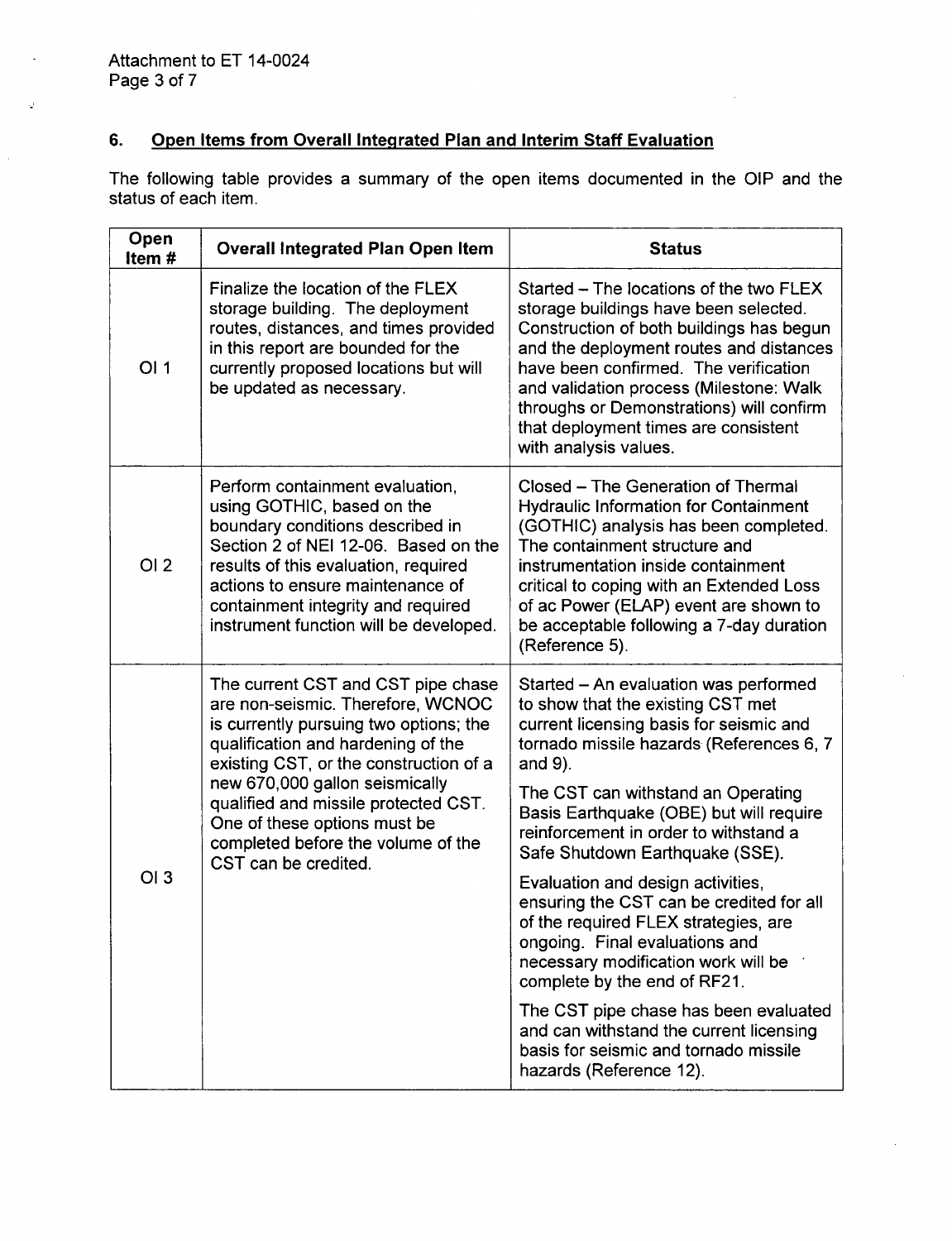$\mathcal{L}^{\text{max}}_{\text{max}}$  , where  $\mathcal{L}^{\text{max}}_{\text{max}}$ 

 $\label{eq:2.1} \frac{1}{\sqrt{2}}\int_{\mathbb{R}^3}\frac{1}{\sqrt{2}}\left(\frac{1}{\sqrt{2}}\right)^2\frac{1}{\sqrt{2}}\left(\frac{1}{\sqrt{2}}\right)^2\frac{1}{\sqrt{2}}\left(\frac{1}{\sqrt{2}}\right)^2\frac{1}{\sqrt{2}}\left(\frac{1}{\sqrt{2}}\right)^2.$ 

 $\ddot{\phantom{a}}$ 

Ÿ,

| OI4  | Modify the RWST to protect it from<br>tornado missiles or identify a borated<br>source that is protected for tornados<br>and can be utilized to provide core<br>cooling when steam generators are<br>not available. | Started - Evaluation and design<br>activities, ensuring the RWST can be<br>credited for all of the required FLEX<br>strategies, are ongoing. Final<br>evaluations and necessary modification<br>work will be complete by the end of RF21<br>(References 6, 8, and 11).          |
|------|---------------------------------------------------------------------------------------------------------------------------------------------------------------------------------------------------------------------|---------------------------------------------------------------------------------------------------------------------------------------------------------------------------------------------------------------------------------------------------------------------------------|
| OI 5 | For non-Class 1E instrumentation that<br>will be repowered using a temporary<br>battery, an analysis will need to be<br>performed to determine battery life<br>and frequency of replacing battery.                  | Closed – The final plant strategies do not<br>rely on any equipment that is not<br>powered by a Class 1E source.                                                                                                                                                                |
| OI6  | The method for isolating<br>accumulators during Reactor Coolant<br>System [RCS] inventory control has<br>not been finalized.                                                                                        | Closed – It was confirmed that the<br>accumulator isolation valves are on a<br>bus that is being re-powered for the<br>primary electrical FLEX strategy.<br>For the alternate electrical FLEX<br>strategy, nitrogen injection will be<br>prevented by venting the accumulators. |
| OI 7 | The method for repowering the SFP<br>cooling pumps has not been finalized.                                                                                                                                          | Closed - Powering a Spent Fuel Pool<br>(SFP) cooling pump is a Phase 3<br>action. The pump will be re-powered by<br>a 4160V generator provided by the RRC.                                                                                                                      |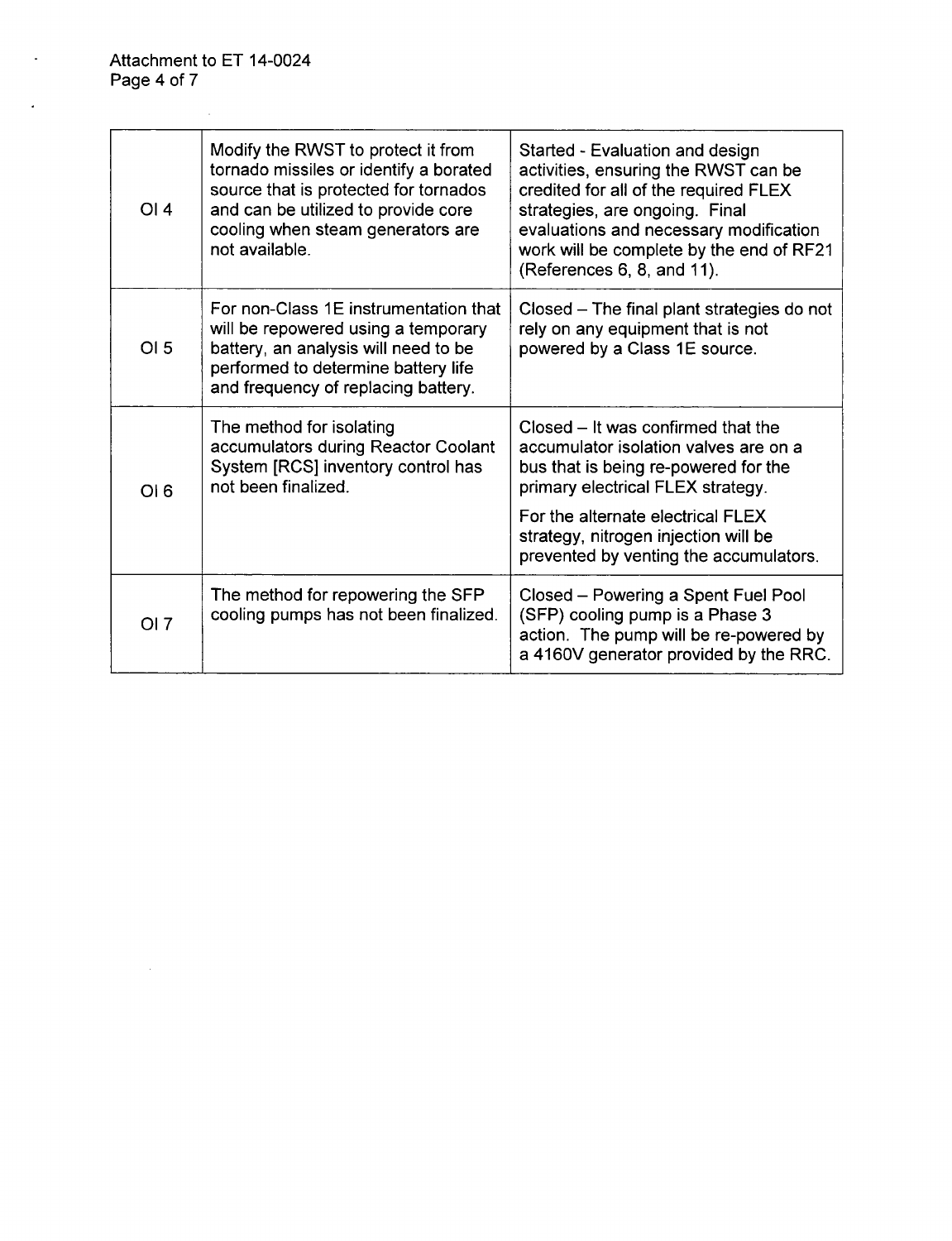Attachment to ET 14-0024 Page 5 of **7**

 $\bullet$ 

 $\overline{a}$ 

The following table provides a summary of the open items documented in the Interim Staff Evaluation Report (Reference 15) and the status of each item.

| Open<br>Item# | <b>ISE Open Item</b>                                                                                                                                                                                                                                                                                                                                                                           | <b>Status</b>                                                                                                                                                                                                                                                                                                                                                                                                                         |
|---------------|------------------------------------------------------------------------------------------------------------------------------------------------------------------------------------------------------------------------------------------------------------------------------------------------------------------------------------------------------------------------------------------------|---------------------------------------------------------------------------------------------------------------------------------------------------------------------------------------------------------------------------------------------------------------------------------------------------------------------------------------------------------------------------------------------------------------------------------------|
| 3.1.1.2.A     | Verify that the potential for<br>liquefaction considerations to impede<br>movement of FLEX equipment<br>following a severe seismic event at<br>Wolf Creek are evaluated.                                                                                                                                                                                                                       | Not Started – A review of the FLEX<br>deployment paths will be completed.                                                                                                                                                                                                                                                                                                                                                             |
| 3.1.1.2.B     | Verify that power that might be<br>required to deploy equipment, such<br>as power to open roll up doors at a<br>storage location, is evaluated.                                                                                                                                                                                                                                                | Closed – The deployment of FLEX<br>equipment will not require external<br>power. Equipment such as roll up doors,<br>will have provisions to be opened<br>manually.                                                                                                                                                                                                                                                                   |
| 3.2.1.8.A     | Verify resolution of the generic<br>concern associated with the modeling<br>of the timing and uniformity of the<br>mixing of a liquid boric acid solution<br>injected into the RCS under natural<br>conditions potentially involving two-<br>phase flow.                                                                                                                                       | Closed – WCNOC will conform to the<br>position expressed by the NRC staff in<br>the letter dated January 8, 2014 to the<br>PWROG (Reference 13). The NRC<br>letter states that the NRC staff has<br>reviewed the information submitted to<br>date and concluded that use of the<br>industry approach in PWROG letter OG-<br>13-284 dated August 19, 2013<br>(Reference 14) is acceptable with<br>clarifications listed in the letter. |
| 3.2.4.8.B     | Verify that instrumentation that will be<br>used to monitor portable/FLEX<br>electrical power equipment ensures<br>that: 1) the electrical equipment<br>remains protected (from an electrical<br>power standpoint - e.g., power<br>fluctuations) and, 2) the operator is<br>provided with accurate information to<br>maintain core cooling, containment,<br>and spent fuel cooling strategies. | <b>Not Started</b>                                                                                                                                                                                                                                                                                                                                                                                                                    |
| 3.4.A         | Verify the licensee has fully<br>addressed considerations (2) through<br>(10) of NEI 12-06, Section 12.2,<br>Minimum Capability of Off-Site<br>Resources, which requires each site<br>to establish a means to ensure the<br>necessary resources will be available<br>from off-site.                                                                                                            | Started – When finalized, a copy of the<br>RRC playbook will be provided to the<br>NRC for review.                                                                                                                                                                                                                                                                                                                                    |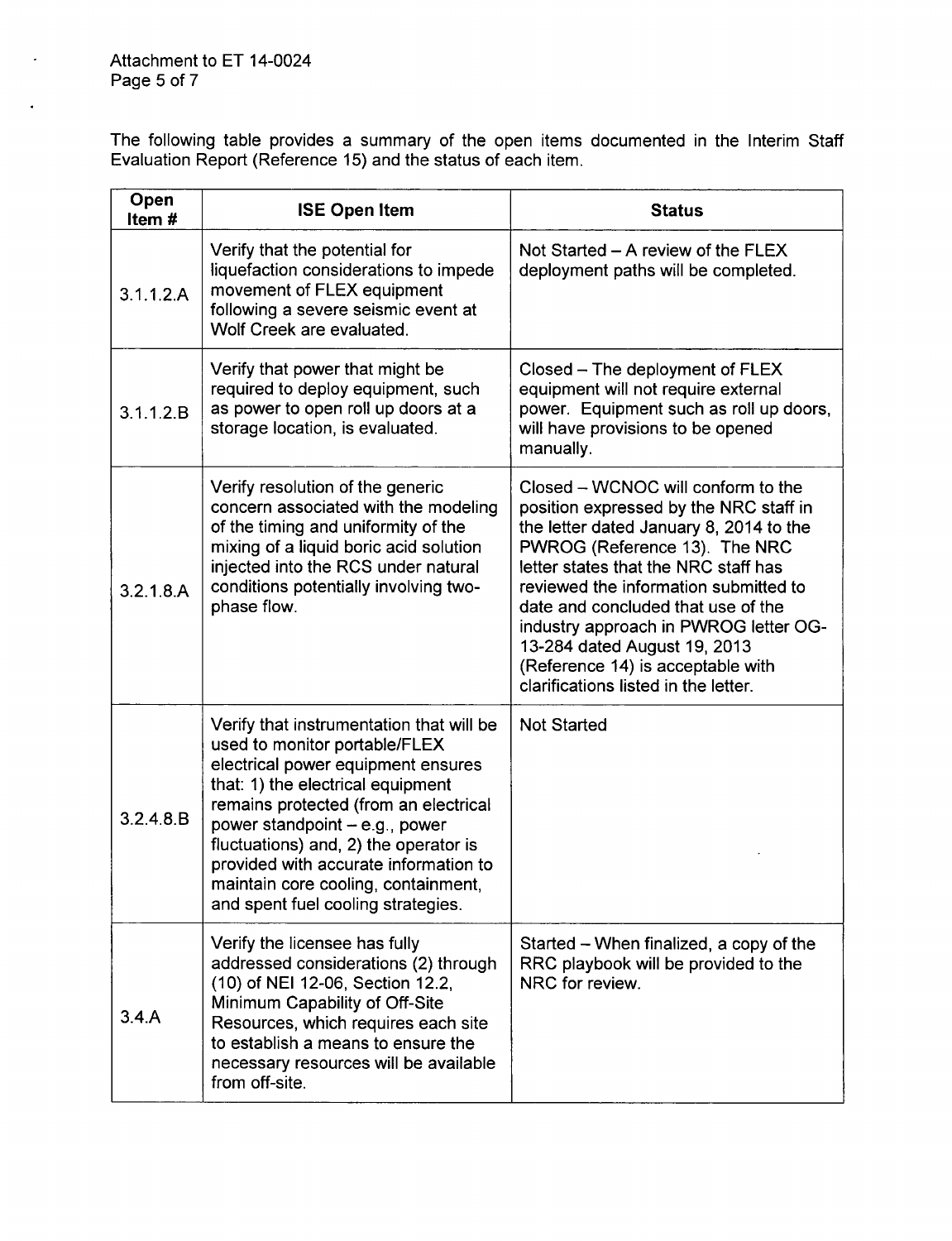### References

- 1. WCNOC Letter WO 13-0014, "Overall Integrated Plan in Response to March 12, 2012 Commission Order Modifying Licenses with Regard to Requirements for Mitigation Strategies for Beyond-Design-Basis External Events," February 28, 2013. ADAMS Accession No. ML13070A026.
- 2. Letter from E. J. Leeds and M. R. Johnson, USNRC, to M. W. Sunseri, WCNOC, "Issuance of Order to Modify Licenses with Regard to Requirements For Mitigation Strategies for Beyond-Design-Basis External Events," March 12, 2012. ADAMS Accession No. ML12054A735.
- 3. WCNOC Letter ET 14-0011, "Wolf Creek Nuclear Operating Corporation's Second Six-Month Status Report for the Implementation of Order EA-12-049, Order Modifying Licenses with Regard to Requirements for Mitigation Strategies for Beyond-Design-Basis External Events," February 28, 2014. ADAMS Accession No. ML14064A1 90.
- 4. WCNOC Letter WO 14-0023, "Request for Schedule Relaxation of NRC Order EA-12-049, Requirement IV.A.2, at Wolf Creek Generating Station," March 31, 2014. ADAMS Accession No. ML14097A072.
- 5. CN-OA-13-7, Revision 1, "Wolf Creek ELAP Containment Heat-Up," June 16, 2014.
- 6. 020542.13.01-C-001, Revision 0, "Condensate Storage Tank and Refueling Water Storage Tanks Tornado Missile Impact Analyses," November 2013.
- 7. 020542.13.01-C-002, Revision 0, "Structural Analysis of Condensate Storage Tank," November 2013.
- 8. 020542.13.01-C-003, Revision 0, "Condensate Storage Tank Valve House and Refueling Water Storage Tank Valve House Missile Impact and Seismic Analysis," December 2013.
- 9. 020542.13.01-C-004, Revision 0, "Condensate Storage Tank Pipe Stress Analysis," December 2013.
- 10. Letter from E. J. Leeds, USNRC, to A. C. Heflin, WCNOC, "Wolf Creek Generating Station, Unit 1 - Relaxation of the Schedule Requirements for Order EA-12-049 "Issuance of Order to Modify Licenses with Regard to Requirements for Mitigation Strategies for Beyond Design Basis External Events," May 20, 2014. ADAMS Accession No. ML14104A029.
- 11. 020542.13.01-C-008, Revision 0, "Refueling Water Storage Tank Pipe Stress Analysis," December 2013.
- 12. 020542.13.01-C-009, Revision 0, "Condensate Storage Tank Pipe Tunnel Evaluation," December 2013.
- 13. Letter from J. Davis, USNRC, to N. J. Stringfellow, PWROG, January 8, 2013. ADAMS Accession No. ML13276A183.